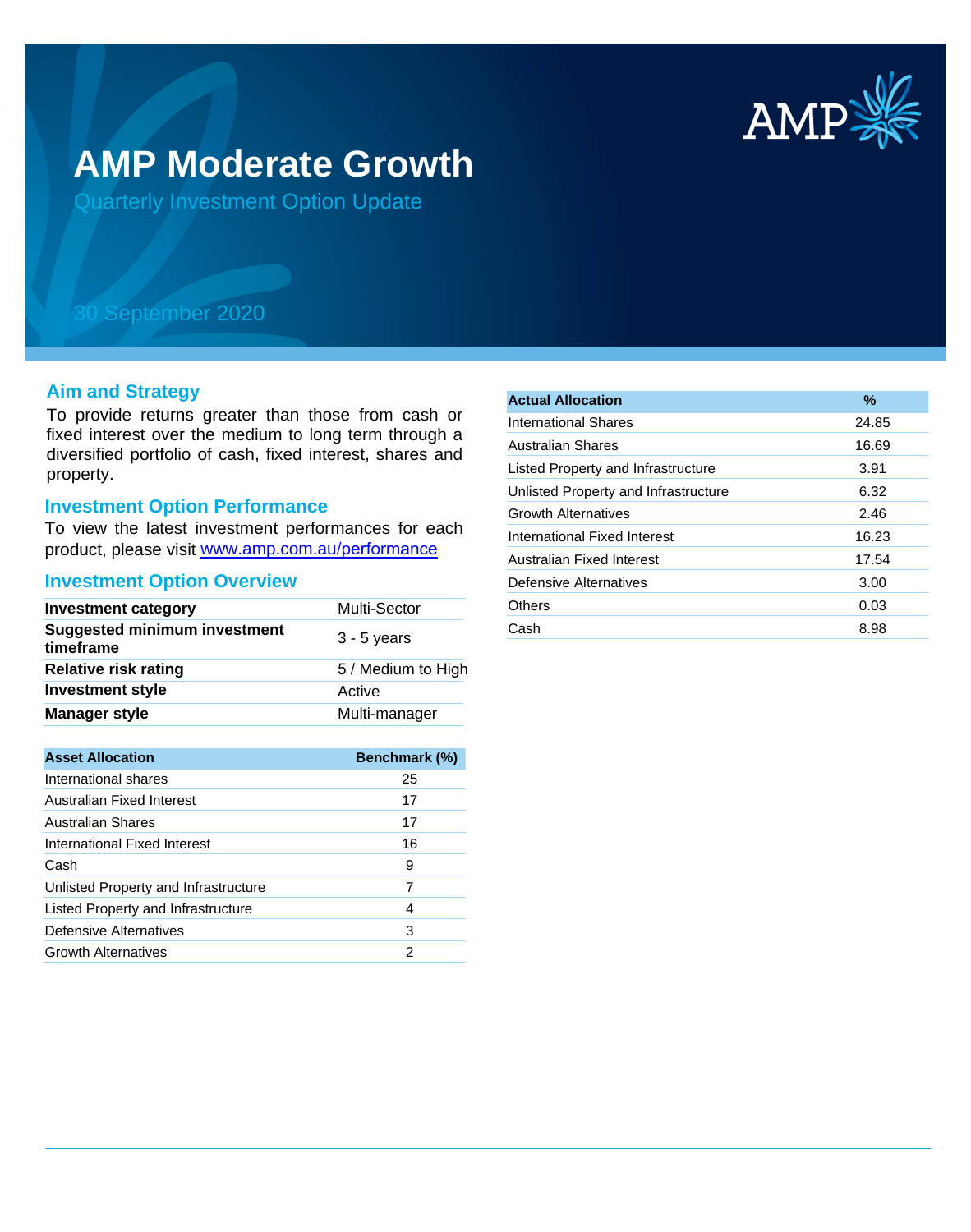## **Fund Performance**

The option delivered a positive return over the September quarter, building on the strong gains of the June quarter. Growth assets again proved to be the key drivers of overall return, as global markets enjoyed a relatively encouraging period. Outperformance against the benchmark (before fees) over the quarter was primarily achieved by taking advantage of the strong performance of global markets with a slight overweight. The option has maintained its strong relative performance, remaining ahead of median across most key timeframes.

In fixed income markets, government bonds were largely flat as rates were range bound, while credit markets rallied consistent with the 'risk-on' tone of the quarter. The option benefited from an overweight to credit that improved performance as domestic and international fixed income markets rallied. This was particularly beneficial given the option's sizeable allocation to yield-sensitive assets. Alternatives and unlisted assets were broadly flat as the impact of COVID-19 continued to depress valuations.

While many economies entered a recession, July and August saw share markets rally. Buoyed by strong growth in the US technology sector and sustained monetary and fiscal policy stimulus, domestic and international shares positions generated strong returns. However, by September markets began to diverge as fears of a 'second wave' of COVID-19 and renewed lockdowns dampened investor sentiment. Overall, the S&P/ASX 200 index ended the quarter down -0.4% while the MSCI World ex Australia index closed up 6.9% (in local currency terms). Within the option however, strong stock selection in both Australian and developed international shares boosted returns, leading to outperformance against indexes. Furthermore, allocations to emerging markets also added to relative returns, largely driven by significant gains in Asian market exposures.

Looking ahead, the final quarter of the year is poised to be eventful for markets. We expect continued volatility with several major events on the horizon, including: (i) the US election; (ii) uncertainty surrounding further monetary and fiscal stimulus; and (iii) [hopefully positive] news on a vaccine and/or improved therapeutics for COVID-19. We remain acutely aware that valuations are being tested throughout North America in several sectors (such as information technology and communications) and may revert should sentiment wane, which would add further volatility towards calendar year end. As such, we remain confident that an active approach, with a focus on diversification across asset classes to assist in risk mitigation, is advantageous going into this period. Consequently, we continue to target a broadly neutral allocation, including exposures to unlisted and alternative strategies, which act as important diversifiers to our listed securities. Furthermore, the option's sizeable allocation to defensive assets should provide some protection should market sentiment deteriorate.

### **Market Review**

Global equities rose during most of the quarter as the balance of data and economic expectations was initially viewed positively and on hopes that a COVID-19 vaccine might be available in a compressed timeframe. However, by quarter end, global equity markets suffered a pullback, led by the technology sector which later broadened to other sectors. Energy was also impacted as the oil price pulled back. For COVID-19, conditions and outlook remained uncertain. The global death count from the pandemic has now exceeded the one million mark.

Escalating tensions between the US and China have also elevated uncertainty. The US has rejected China's territorial claims to the South China Sea and has ended Hong Kong's special trade status with the US, requesting support in its stance from its allies. The US administration has also moved to put restrictions on some Chinese companies operating in the US, including TikTok and WeChat, although the US courts have moderated some of these decisions.

In the US, there is likely to be further downward pressure on the US dollar as quantitative easing measures continue to ramp up. An ongoing US dollar retracement would be consistent with improving global growth relative to that in the US and the US Federal Reserve's aggressive quantitative easing programme, which is significantly increasing the supply of US dollars.